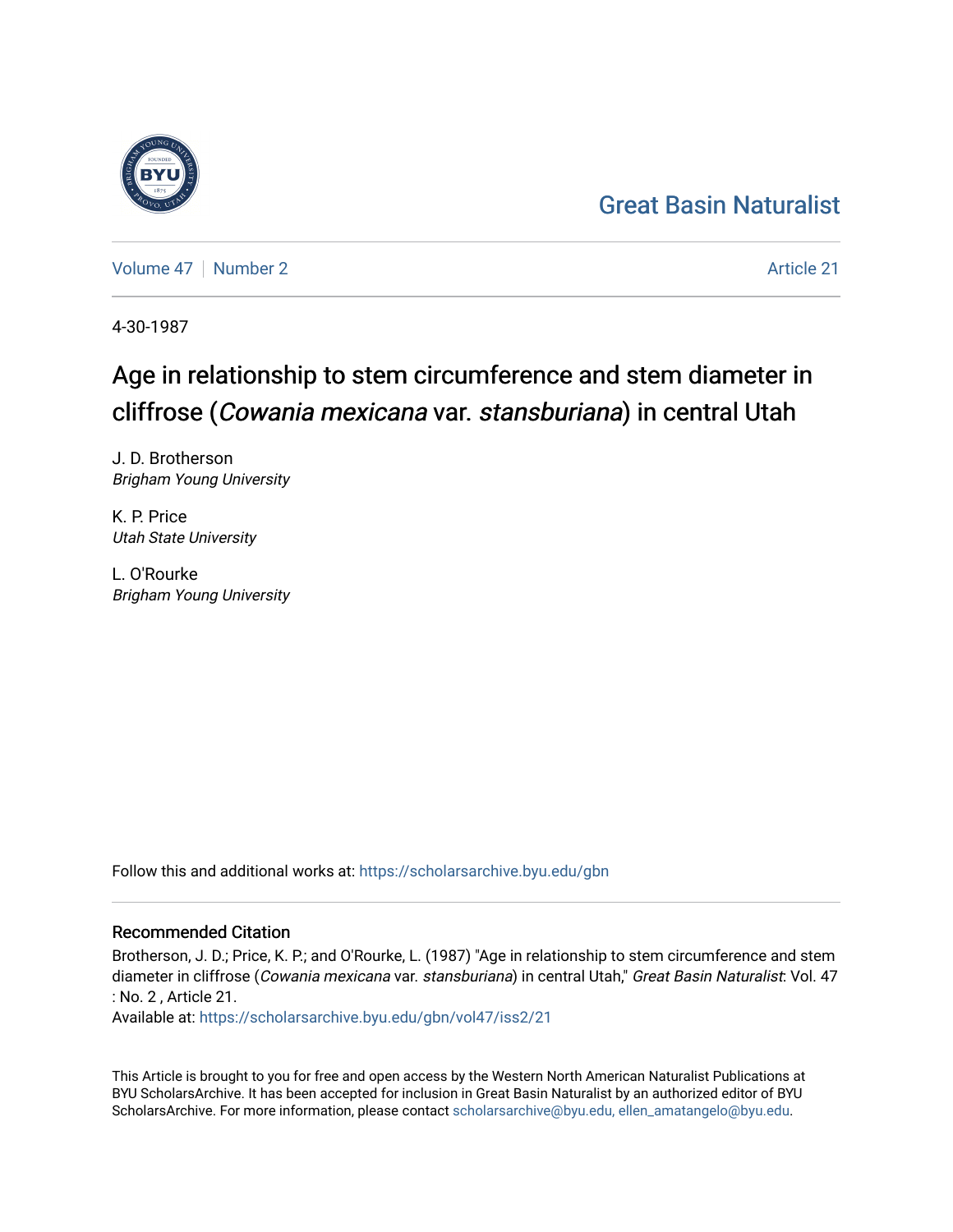#### AGE IN RELATIONSHIP TO STEM CIRCUMFERENCE AND STEM DIAMETER IN CLIFFROSE (COWANIA MEXICANA VAR. STANSBVRIANA) IN CENTRAL UTAH

#### J, D. Brotherson', K. P. Price", and L. O'Rourke'

ABSTRACT.-Cliffrose age in relation to stem circumference and stem diameter was studied in central Utah. Age-circumference and age-diameter predictor equations were developed from material obtained from 10 stands along a65-km section of the Wasatch Mountains foothills. Ages estimated on material of known age by the two ecjuations were highly similar. Age predictions were more accurate for young stems than for older stems. The oldest stem aged was 163 years.

Population biology seeks to understand and interpret variations in the numbers of organ isms as they are distributed in time and space. Among the populations of <sup>a</sup> given species, differences in size of individuals, density, age structure, and morphological characters often reflect underlying variations in the genetics of those populations as well as the way in which they interact, survive, and reproduce in their individual environments. Successful repro duction in a species over ecological and evolutionary time and across a range of environments, combined with the development of wide variation in the attributes of its individual populations, is of interest. Measurement of population size, density, age structure, and morphological variation is enhanced when <sup>a</sup> reliable tool for aging the individuals of a population can be employed.

Studies of growth-ring variation in tree populations have been used extensively for dating (Douglas 1935, Clock 1937), reconstruction of past climates (Fruits 1971, Harper 1979), interpretation of successional dynamics (Burkhardt and Tisdale 1969, Barney 1972), and assessment of differences in the environments of selected habitats (Ferguson and Humphrey 1959, Fritts 1962, Stockton and Fritts 1973). Although trees have been the primary focus of such studies, papers dealing with habitat variations and age-prediction models for shrubs are available (Ferguson 1958, Ferguson and Humphrey 1959, Broth erson et al. 1980, Brotherson et al. 1984). Studies dealing with circumference-age relationships of shrubs and their value in the development of age-prediction models, inter pretations of habitat factor differences, and successional dynamics are less known. Many western shrub species show asymmetrical stem growth; this suggests the need to understand the relationship between stem circumference and age for studies in population dynamics. This study considers stem diameter and stem circumference-age relationships of cliffrose {Cowania mexicana var. stansburiana) from sites in central Utah.

#### **STUDY AREA**

The study area is located along the gravelly shores of prehistoric Lake Bonneville on the west face of the Wasatch Mountains, Utah County, Utah, between American Fork Canyon on the north and Santaquin Canyon on the south, a distance of 65 km. Elevation varied little across the sites, averaging 1,562 m. Aspect varied between 140 and 330 degrees on a standard compass bearing. The cliffrose populations selected for study were chosen from the largest and most dense stands in the area. Soils, which varied from gravelly sandy loams to gravelly clay loams, were heavily skeletal (Price and Brotherson 1987), slightly basic ( $pH = 7.7$ ), and very low in soluble salts. Soil mineral nutrient concentrations were also verv low (Price and Brotherson 1987).

The Wasatch Mountains are primarily composed of sedimentary limestone formations

<sup>&</sup>lt;sup>1</sup>Department of Botany and Range Science. Brigham Young University, Provo, Utah 84602.

<sup>&</sup>lt;sup>2</sup>Department of History and Geography. Utah State University, Logan, Utah 84322-0710.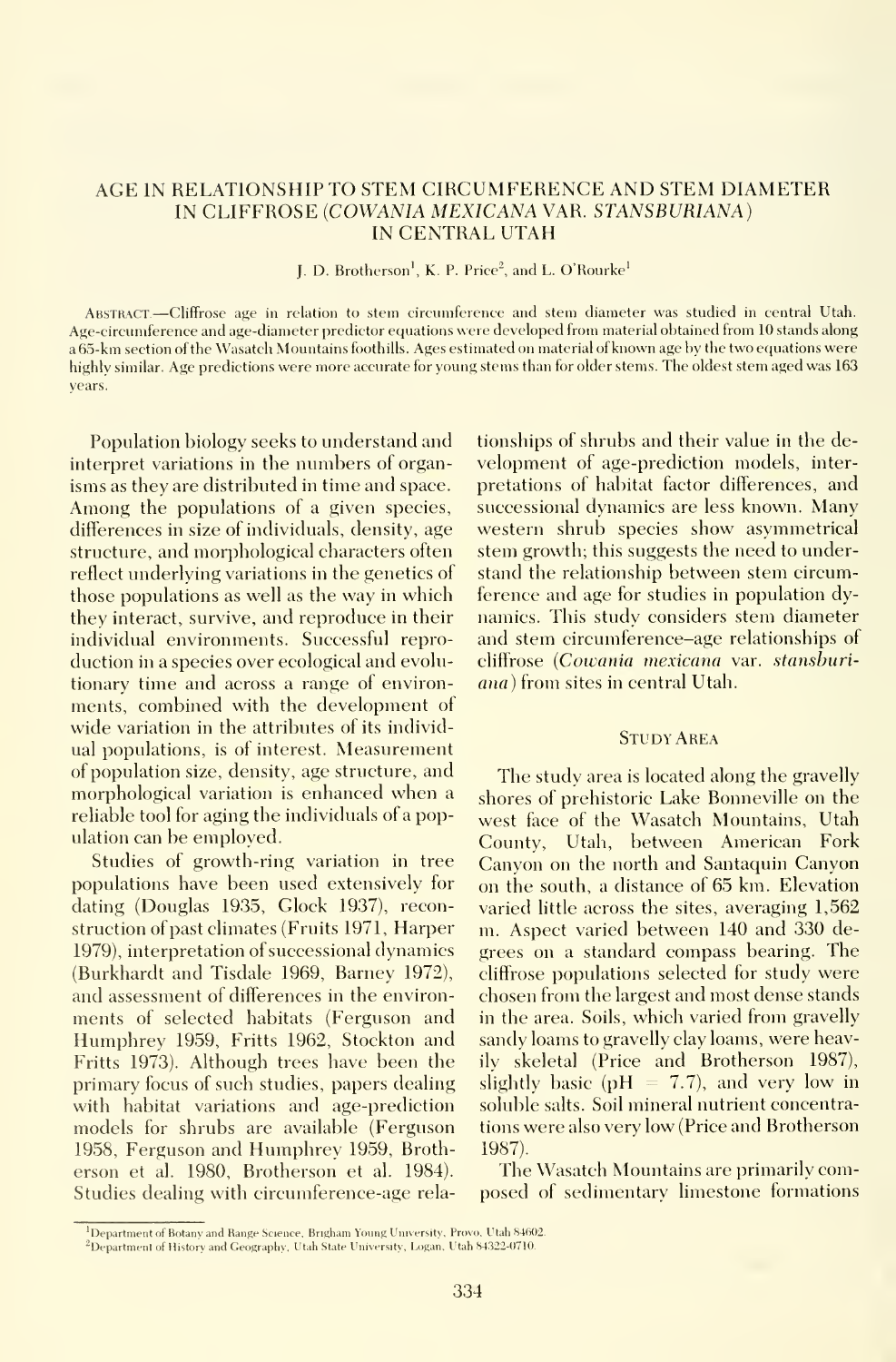| Estimator<br>factor       | Prediction<br>equation                                    |              | Sig.<br>level  | Deviation of estimated age<br>from true age |  |  |
|---------------------------|-----------------------------------------------------------|--------------|----------------|---------------------------------------------|--|--|
|                           |                                                           |              |                |                                             |  |  |
| Diameter<br>Circumference | $\hat{v} = 6.801 + 14.209x$<br>$\hat{v} = 5.450 + 4.728x$ | 0.69<br>0.73 | 0.001<br>0.001 | 5.8<br>b.                                   |  |  |

TABLE 1. Predictor equations for cliffrose age along with deviations of estimated age from true age for stems of known material.



Fig. 1. The relationship between stem diameter and stem age in cliffrose in central Utah.

high in calcium carbonate. Rainfall in the area averages 422 mm (NOAA 1922–72), with approximately 280 mm falling between October and April (USDA 1972). The average annual temperature is 10.6 C, with a frost-free period averaging 150 days.

Cliffrose, rubber rabbitbrush (Chrusothamnus nauseosus), and Artemisia tridentata dominated the site overstory. The understory was dominated by annuals of which cheatgrass (Bromus tectorum), madwort (Alyssum alyssoides), Japanese brome (Bromus japonicus), tumblemustard (Sisymbrium *altissimum*), and cutleaf filaree (*Erodium cicutarium*) were the most important. The perennial bluebunch wheatgrass (Agropyron spicatum) was also important in the understory (Price and Brotherson 1987).

#### **METHODS**

Ten study sites, each  $10 \times 10$  m  $(0.01$  ha), were selected from the above communities. Five stems, each from randomly selected individuals, were obtained from the 10 sites for a total of 50 stems. Stems were sectioned diagonally, polished with fine sandpaper, and the annual growth rings counted twice (independently) at the widest part of the stem with the aid of a stereoscopic microscope (Ferguson 1970, Brotherson et al. 1980). One ring was assumed to equal one year of growth. Stem diameters and circumferences were measured with a diameter tape.

Linear regressions of age on diameter and age on circumference generated stem diameter-age and stem circumference-age predictor equations (Brotherson et al. 1980). The predictor equations were then checked by estimating the stems of known age. The predictor equations were also used to predict mean ages of the 10 populations.

#### **RESULTS AND DISCUSSION**

Cliffrose in central Utah generally grows on escarpments with southwest exposures having greater than 40% slope. The populations studied in this report were located along what had once been the gravelly shoreline of old Lake Bonneville. Adjacent, finer-textured soils that accumulated on the bottom of the lake apparently create a barrier to the species, confining it to the better-drained, lightertextured soils of the ancient beach. The sites are typically exposed to environmental severities and are subject to wide variations in environmental extremes. Successful inhabitants of these sites must withstand a broad range of environmental fluctuations. Often such envi-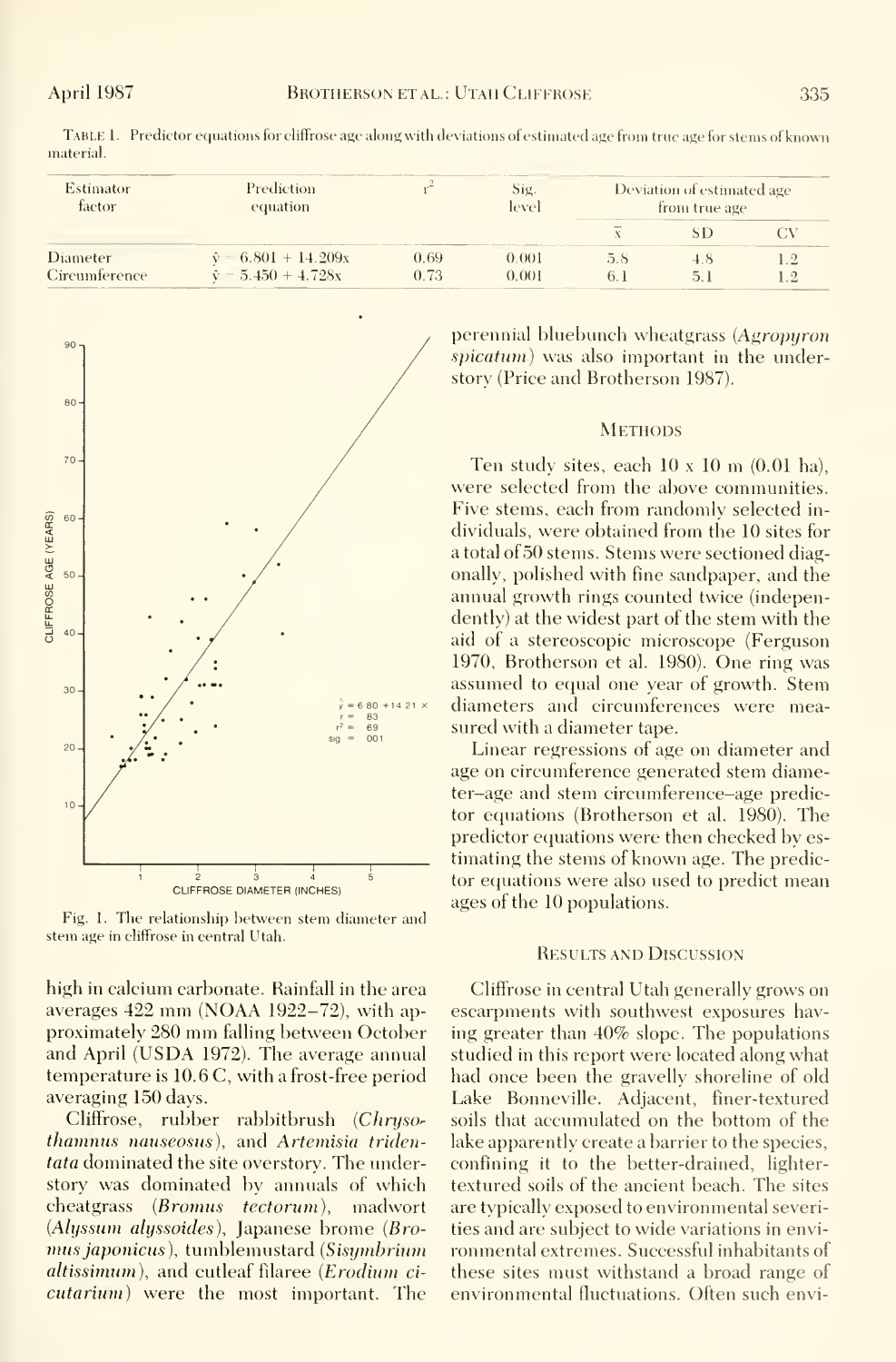

Fig. 2. The relationship between stem circumference and stem age in cliffrose in central Utah.

ronmental variation is evidenced in differential growth rates, varying plant heights, and morphology of individuals of separate populations. Such was the case with respect to our 10 populations. For example, average length of annual twig growth varied across these populations from <sup>a</sup> low of 2.0 cm to <sup>a</sup> high of 13.3 cm, indicating variable growth rates between the different populations.

Cliffrose stem diameters ranged from 0.5 inches to 4.8 inches, and the circumferences varied from 2.44 inches to 15.06 inches. Linear regression was used to establish age diameter ( $r^2 = 0.69$ ) and age-circumference ( $r^2$  $= 0.73$ ) predictor equations (Table 1, Figs. 1 and 2). Both equations were significant at the 0.001 level. The slightly better fit of the cir cumference equation is due to the irregular growth patterns of the cliffrose stems. This irregular growth form (asymmetrical) made it very difficult to measure the stem diameters, especially under field conditions. The diameters were measured at the widest part of the stem.

When the two predictor equations were used to estimate stem ages from original material (stems used to generate the equations).

the estimated ages showed no significant dif ference (Table 1). The diameter-age predictor equation estimated the ages more accurately than did the circumference-age predictor equation. However, there were no significant differences between true age and estimated age. Stem diameter and stem circumference were plotted against one another (Fig. 3). The relationship is significant ( $p \leq 0.001$ ;  $r^2 =$ 0.98), indicating that either diameter or cir cumference may be used to determine the age of cliffrose in this area. However, circumfer ence measurements may be more accurately obtained in the field because of the irregular growth patterns of the cliffrose stems.

Results indicate that the predictor equations are more accurate for young stem age than for older stem age (Fig. 4). When the deviation of predicted age from true age is plotted against true age, the difference in creases as cliffrose stems get older. Similarly, as the stems of mountain mahogany {Cercocarpus) get older, they grow slower and show smaller widths in their growth rings (Brother son et al. 1980).

Basal circumference measurements were taken on 30 randomly selected individuals per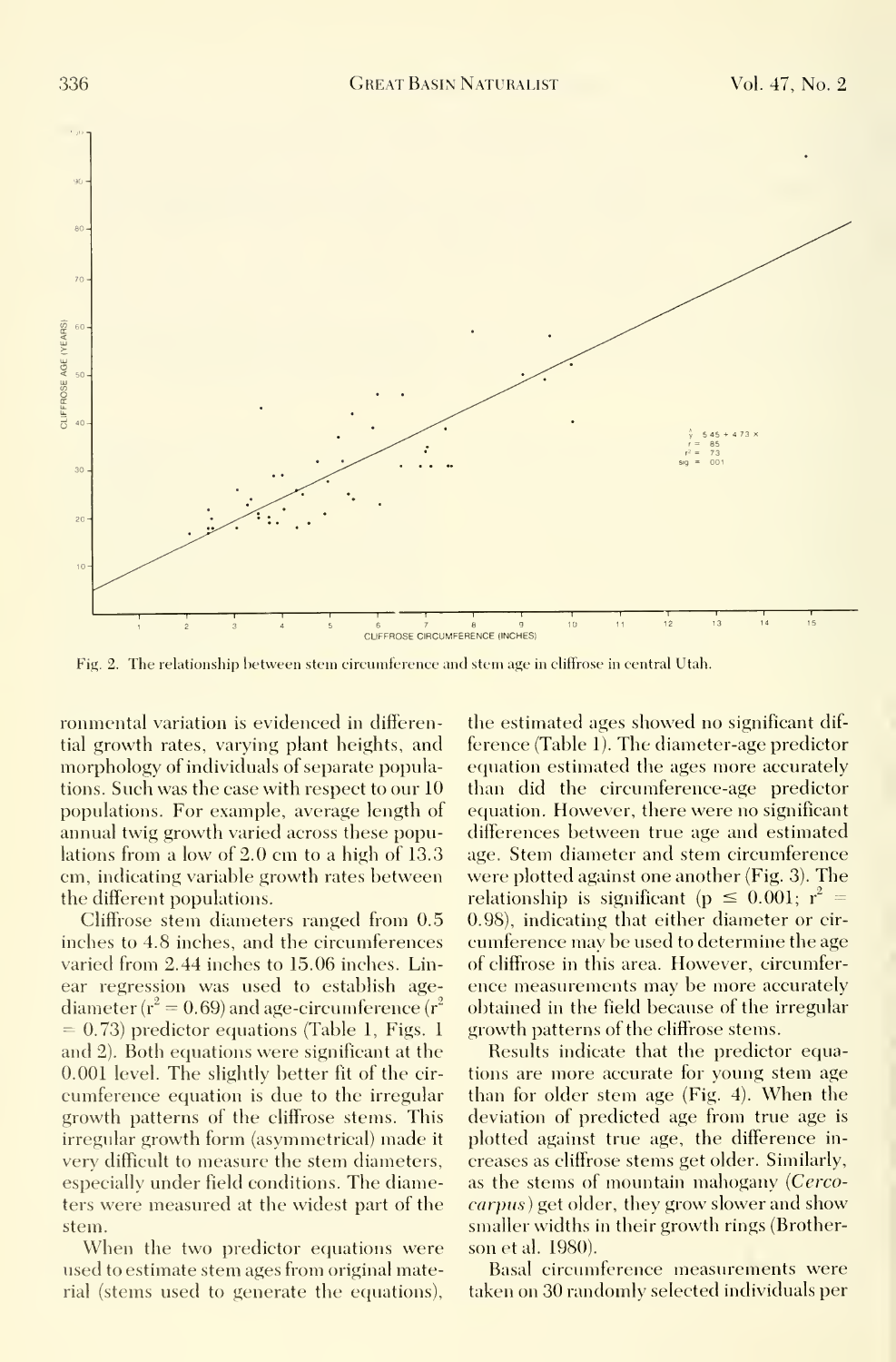

Fig. 3. The relationship between stem diameter and stem circumference in chiffrose in central Utah.

site for 9 of the 10 sites. One site had only 18 living individuals. From these basal measure-<br>ments (288 individuals) the plants of each BROTHERSON, J.D. S. R. RUSHFORTH, W. E. EVENSON, J. R. ments (288 individuals), the plants of each stand were aged. The youngest individual found was 11 years old and the oldest 163 years. When the ages for all individuals of <sup>a</sup>



Fig. 4. The relationship of the difference between predicted age and true age in cliffrose in central Utah.

specific site were averaged, the voungest population was 28 years and the oldest 69 years. Average community age was found to be negatively correlated with cliffrose density ( $p \le$ 0.05) and positively with a hedging index ( $p \le$ 0.001), indicating that the longer the population has been established, the taller and less dense the individuals become. This, we feel, is due to the impact of wildlife (specifically mule deer) on cliffrose plants, since they are preferred forage for these animals.

#### **LITERATURE CITED**

- BARNEY, M. A. 1972. Vegetation changes following fire in the pinyon-juniper type of west central Utah. Unpublished thesis, Brigham Young University, Provo, Utah.
- BROTHERSON, J D., J N DAVIS, AND L GREENWOOD. 1980. Diameter-age relationships of two species of mountain mahogany. J. Range Manage. 33: 367-370.
- BROTHERSON, J. D. J. G. CARMAN, AND L. A. SZYSKA 1984. Stem-diameter age relationships of Tamarix ramosissima in central Utah. J. Range Manage. 37:  $362 - 364.$
- JOHANSEN, AND C. MORDEN. 1983. Population dvnamics and age relationships of eight tree species in Navajo National Monument, Arizona. J. Range Manage. 36: 250-256.